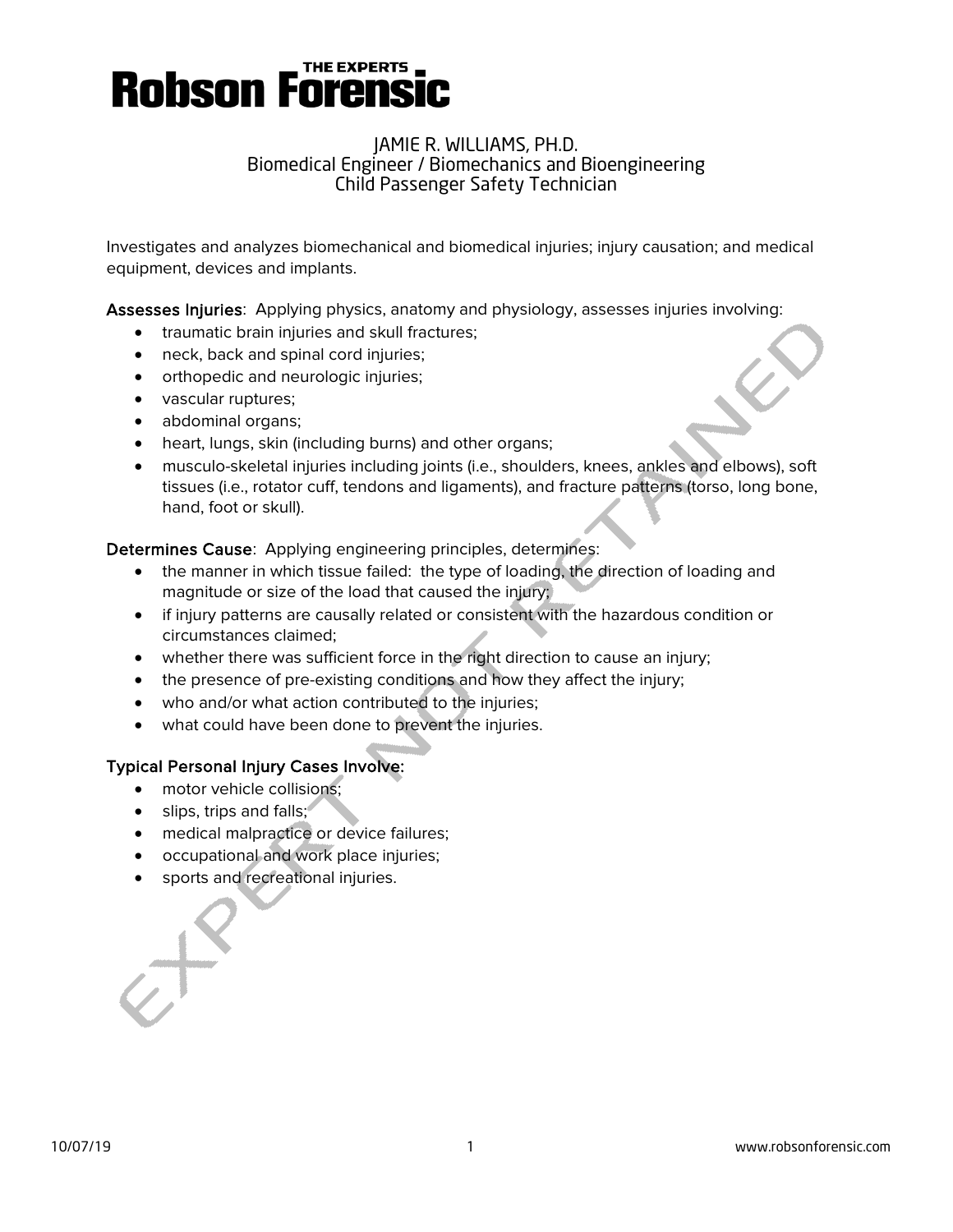

#### PROFESSIONAL EXPERIENCE

- 2006 to Robson Forensic, Inc.
- present Associate

Provide technical investigations, analysis, reports, and testimony towards the resolution of personal injury litigation involving injury analysis and causation, medical equipment, medical devices, and procedures.

#### 2014 to Messiah College, School of Science, Engineering and Health

present Adjunct Instructor in Engineering

#### 2005 to University of Illinois at Chicago, Department of Bioengineering

present Adjunct Professor

#### 2003 to Rush University Medical Center, Department of Orthopedic Surgery

present Visiting Professor 2007-present Assistant Director Orthopedic Biomechanics Laboratory 2006-2007 Responsible for operational oversight of all research conducted within the laboratory. Coordinated use of equipment and laboratory space, acquisition of biological specimens and supplies as well as supervised research and technical personnel. Provided classroom and laboratory instruction to undergraduate and graduate engineering students in the fields of bioengineering, biomedical engineering and biomechanics. Mentored, taught and advised medical students, residents, fellows and surgeons in basic biomechanics as well as laboratory and experimental techniques.

#### Assistant Professor 2005-2007

Functioned as an independent researcher focused on establishing an extramurallyfunded research group. Responsible for government and industry funded research projects. Government funded research primarily aimed at defining the mechanical and biological factors responsible for the onset and progression of intervertebral disc degeneration. Industry funded research included FDA 510K and PMA pre-market and post-market testing of medical devices. Mentored and taught graduate and undergraduate engineering students.

#### Instructor 2003-2005

• Worked as an independent researcher establishing new areas of research in the biomechanical initiation and progression of spinal injuries under creep and repetitive loading conditions and developing, verifying and validating new testing methods including but not limited to dynamic loading of spinal segments using a closed fluid flow system, acoustic detection of tissue failures, dynamic measurement of facet joint contact surfaces and restoration of fluid flow during dynamic loading of functional spinal units.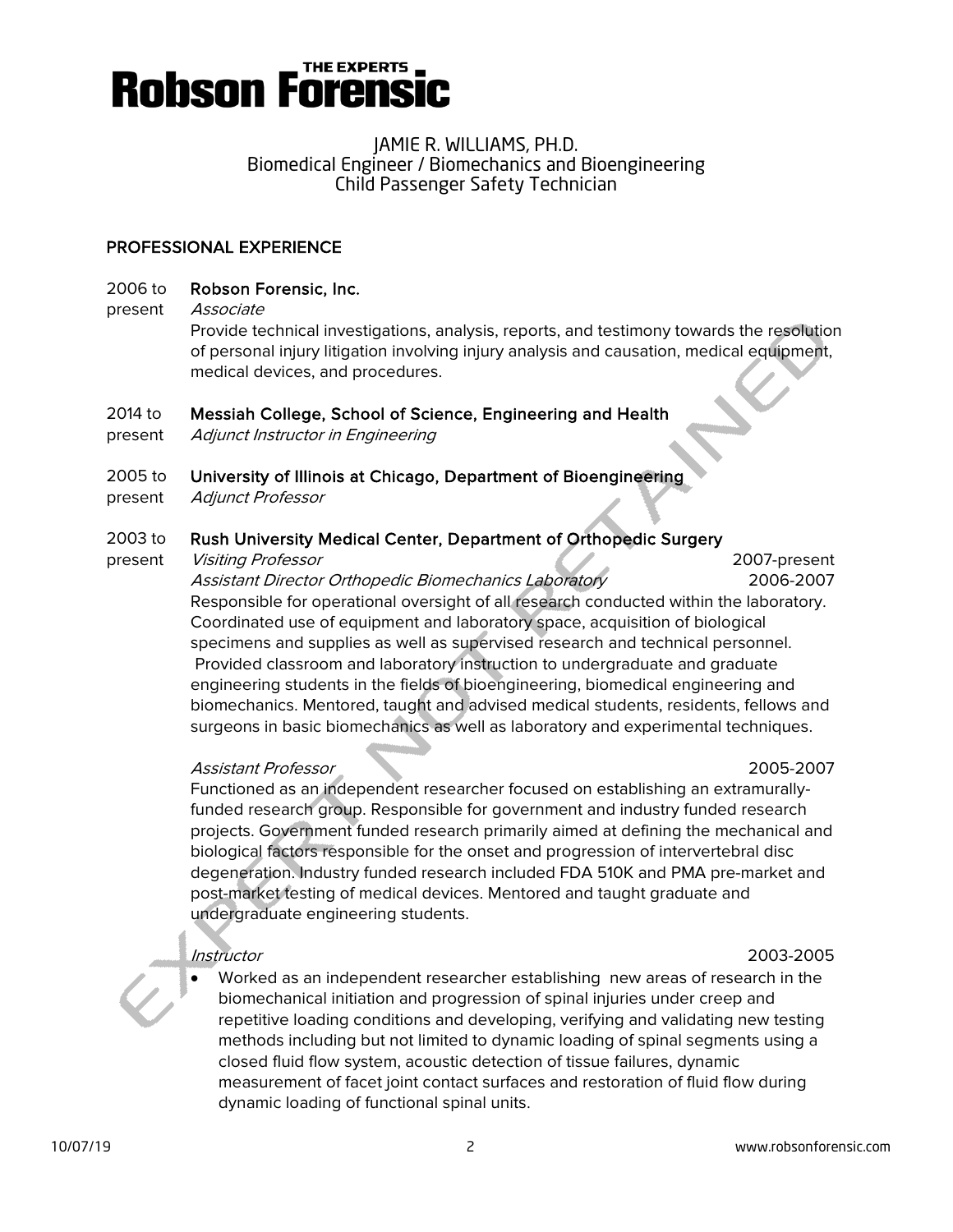## **Robson Forensi**

### JAMIE R. WILLIAMS, PH.D. Biomedical Engineer / Biomechanics and Bioengineering Child Passenger Safety Technician

• Collaborated with the faculty and staff at the Implant Pathology and Biocompatibility Laboratory. Was trained on the retrieval, handling/preparation and analysis of medical devices and accompanying biological specimens.

## 1999 to Rush University Medical Center, Department of Orthopedic Surgery

2003 Graduate Research Assistant

Worked under the direction of clinical and engineering research faculty on a variety of biomedical engineering projects involving human motion analysis (gait, activities of daily living and occupational activities), measurement and data collection using diagnostic images (radiographs, MRIs and CT), mechanical testing of tissues and systems using cadaveric and animal samples, computer programming and statistics. Responsible for coordinating multi-disciplinary research teams to design, develop, conduct and analyze experimental studies aimed at characterizing the biomechanical response of the spine under static, quasi-static and dynamic conditions and the effect of biochemical alterations of the intervertebral disc.

## 1997 to University of Iowa, Department of Biomedical Engineering

## 1999 Research Assistant

Worked under the direction of faculty and graduate students on a variety of biomedical engineering projects including but not limited to measurement and data collection using diagnostic images (radiographs, MRIs and CT), computer programing, development and use of computational models, mechanical testing and human cadaver kinematic and kinetic testing. Participated in multi-disciplinary research teams to design, develop, conduct and analyze experimental studies aimed at elucidating mechanical causes of spinal injuries and pathologies as well as the efficacy of spinal instrumentation for treating these injuries and pathologies. Collaborated with industry on FDA pre-market and post-market testing of orthopedic devices such as cervical and lumbar interbody cages, cervical and lumbar fusion constructs and upper extremity external fixators.

1996 to Greenleaf Orthopedic Associates

1999 Intern

## EDUCATION

.<br>. Ph.D., Bioengineering, University of Illinois at Chicago, Chicago, Illinois, 2004 M.S., Bioengineering, University of Illinois at Chicago, Chicago, Illinois, 2001 B.S.E., Biomedical Engineering, University of Iowa, Iowa City, Iowa, 1999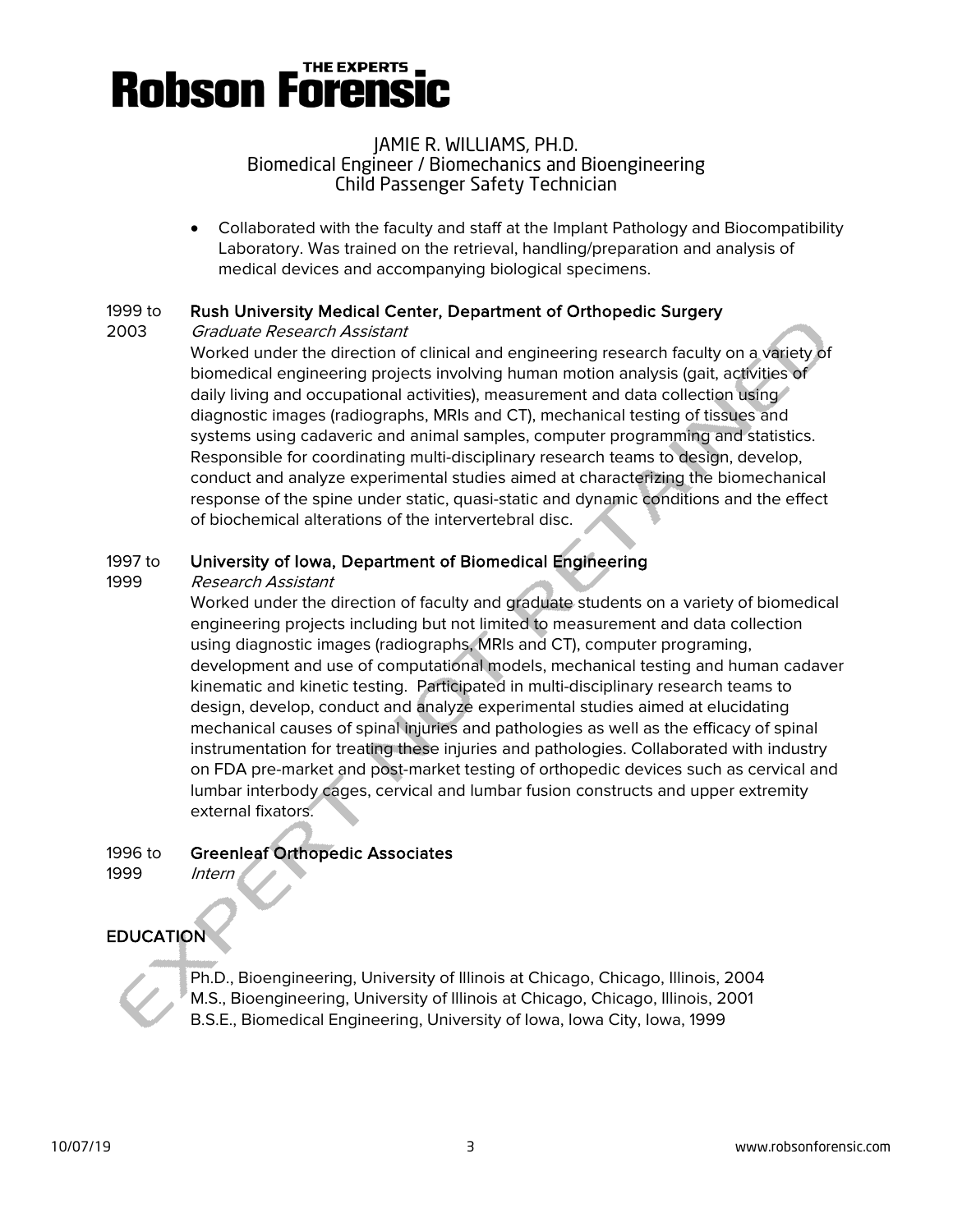

#### PROFESSIONAL MEMBERSHIPS

Orthopaedic Research Society American Society of Mechanical Engineers Bioengineering Technical Division American Society for Testing and Materials WK62367: Revision of F561-13 Standard Practice for Retrieval and Analysis of Medical Devices and Associated Tissues and Fluids

#### **CERTIFICATIONS**

CarFit Technician, AARP, AAA and AOTA, 2018 Child Passenger Safety Technician, Safe Kids Worldwide, 2016-present Group Fitness Instructor, American Council on Exercise, 2005-2007 Scuba Diver, YMCA Advanced Open Water Diver, PADI

#### PATENTS

9022213 Medical Device Retrieval Kit

#### **PUBLICATIONS**

- 2015 J.R. Williams, C.A. O'Donel, P.J. Leiss. "Effects of LATCH versus Available Seatbelt Installation of Rear Facing Child Restraint Systems on Head Injury Criteria for 6 Month Old Infants in Rear End Collisions," Traffic Injury Prevention, 16(S2):17-24.
- 2008 R.N. Natarajan, J.R. Williams, S.A. Lavender, H.S. An, G.B. Anderson. ["Relationship](http://www.ncbi.nlm.nih.gov/pubmed/18441755?ordinalpos=1&itool=EntrezSystem2.PEntrez.Pubmed.Pubmed_ResultsPanel.Pubmed_DefaultReportPanel.Pubmed_RVDocSum)  [Between Disc Injury and Manual Lifting: a Poroelastic Finite Element Model Study,"](http://www.ncbi.nlm.nih.gov/pubmed/18441755?ordinalpos=1&itool=EntrezSystem2.PEntrez.Pubmed.Pubmed_ResultsPanel.Pubmed_DefaultReportPanel.Pubmed_RVDocSum) Proceedings of the Institution of Mechanical Engineers. Part H, Journal of Engineering in Medicine, 222(2):195-207
- 2007 J.R. Williams, R.N. Natarajan,G.B. Andersson. ["Inclusion of Regional Poroelastic](http://www.ncbi.nlm.nih.gov/pubmed/17156786?ordinalpos=2&itool=EntrezSystem2.PEntrez.Pubmed.Pubmed_ResultsPanel.Pubmed_DefaultReportPanel.Pubmed_RVDocSum)  [Material Properties Better Predicts Biomechanical Behavior of Lumbar Discs Subjected](http://www.ncbi.nlm.nih.gov/pubmed/17156786?ordinalpos=2&itool=EntrezSystem2.PEntrez.Pubmed.Pubmed_ResultsPanel.Pubmed_DefaultReportPanel.Pubmed_RVDocSum)  [to Dynamic Loading,"](http://www.ncbi.nlm.nih.gov/pubmed/17156786?ordinalpos=2&itool=EntrezSystem2.PEntrez.Pubmed.Pubmed_ResultsPanel.Pubmed_DefaultReportPanel.Pubmed_RVDocSum) Journal of Biomechanics. 40(9):1981-7
- 2006 R.N. Natarajan, J.R. Williams, G.B.J. Andersson. "Modeling Changes in Intervertebral Disc Mechanics with Degeneration," Journal of Bone and Joint Surgery (Am), Suppl 2:36-40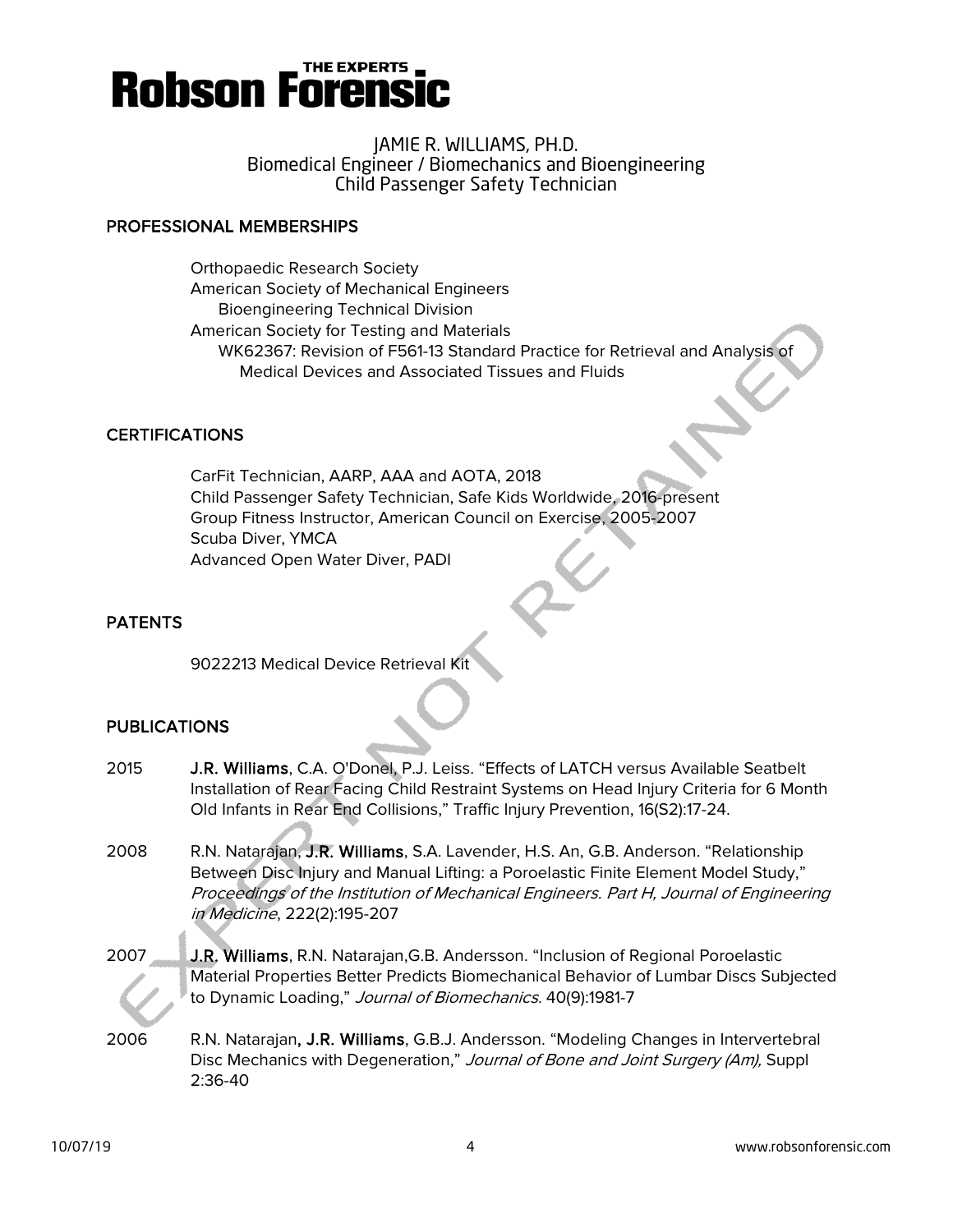## **Robson Forensi**

#### JAMIE R. WILLIAMS, PH.D. Biomedical Engineer / Biomechanics and Bioengineering Child Passenger Safety Technician

- 2004 R.N. Natarajan, J.R. Williams, G.B.J. Andersson. "Recent Advancements in Analytical Modeling of Lumbar Disc Degeneration," Spine, 29(23): 2733-2741
- 2003 J.R. Williams, "Numerical Investigation of Lumbar Disc Injury Under Cyclic Loading Conditions." Doctoral Dissertation
- 2001 R.N. Natarajan, J.R. Williams, G.B.J. Andersson. "Finite Element Model of a Lumbar Spinal Motion Segment to Predict Circadian Variation in Stature," Computers & Structures, 81(8-11): p.835-842
- 2000 J.R. Williams, "Biomechanical Response of a Lumbar Motion Segment Under Cyclic Loading." Masters Thesis

## PAPERS PRESESENTED AT SCIENTIFIC MEETINGS

- 2018 C.A. O'Donel, J.R. Williams, D. Jamison. "Evaluation of Current Injury Assessment Reference Values in the Pediatric Population," Transactions of the 2018 Biomedical Engineering Society Annual Meeting
- 2018 V. Ngai, M Truman, J Williams, J Medley. "Forensic Application of BioTribology," 4<sup>th</sup> International Conference on BioTribology
- 2018 C.A. O'Donel, D. Jamison, J.R. Williams. "Pediatric Neck Injuries Sustained During Rear-End Collisions and the Use of Nij," Transaction of the Annual Meeting, Orthopaedic Research Society
- 2017 J.R. Williams, C.A. O'Donel, P.J. Leiss. "Influence of Design Characteristics of Rear-Facing Child Restraint Systems on Occupant Kinematics of 6-Month-Old ATD During Rear-End Collisions," International Mechanical Engineering Congress and Exposition of the American Society of Mechanical Engineers
- 2017 C.A. O'Donel and J.R. Williams. "Effects of Tethering on Pediatric Neck Injury During Rear End Collisions," Transactions of the Annual Meeting, Orthopaedic Research **Society**
- 2015 J.R. Williams, C.A. O'Donel, P.J. Leiss. "Effects of LATCH versus Available Seatbelt Installation of Rear Facing Child Restraint Systems on Head Injury Criteria for 6 Month Old Infants in Rear End Collisions," Annual Meeting of the Association for the Advancement of Automotive Medicine
- 2008 Y. Otuska, H.S. An, J.R. Williams, K. Yamaguchi, R.S. Ochia, G.B. Andersson, N. Inoue. "Measurement of Three-Dimensional Lumbar Facet Joint Orientation and Area: In Vivo Analysis," *Transcripts of the 39<sup>th</sup> Annual Meeting, Scoliosis Research Society*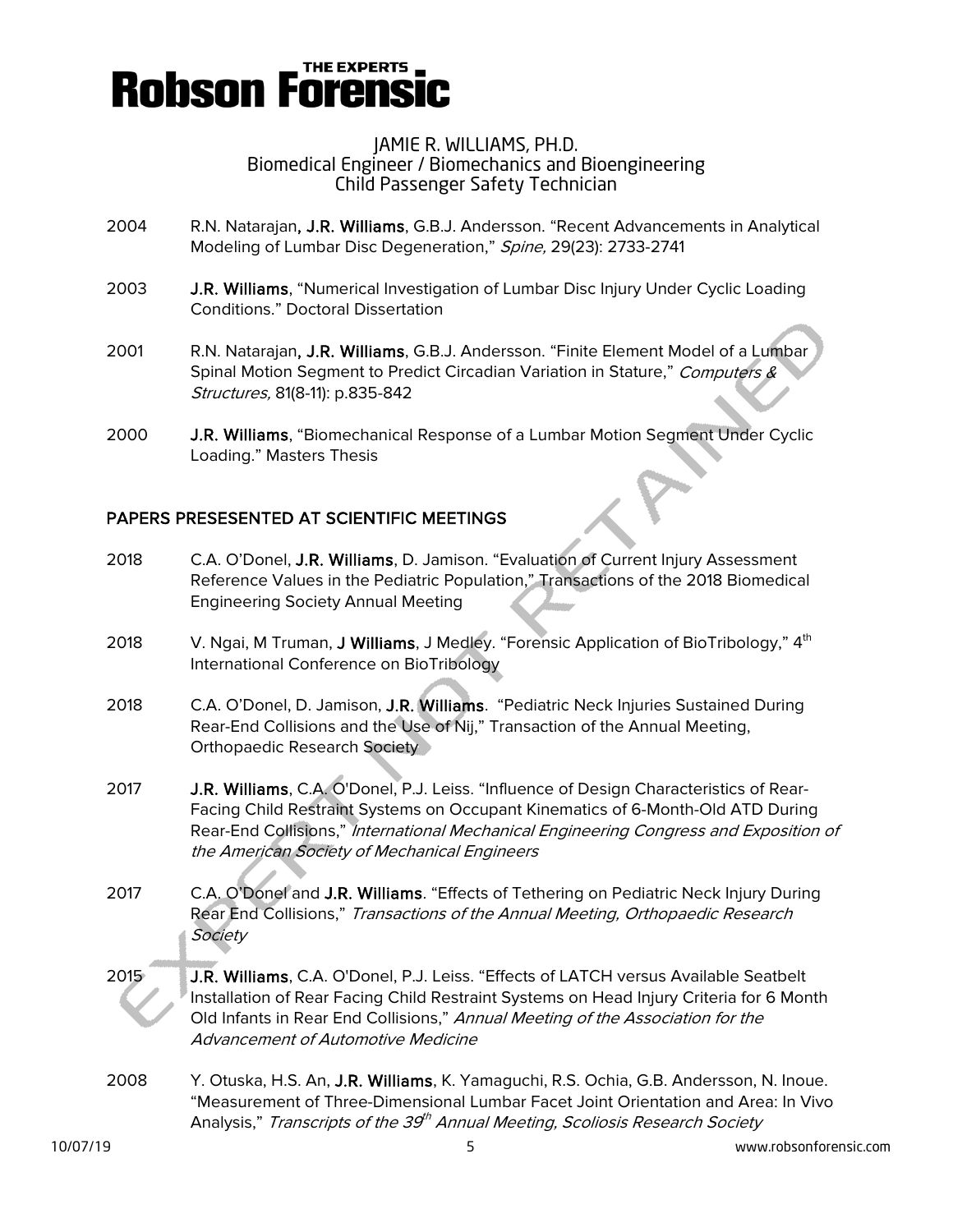

- 2007 R.N. Natarajan, J.R. Williams, S.A. Lavender, G.B. Andersson. "Lifting That Involves Lateral Bending of the Trunk is More Harmful to the Lumbar Disc Than That Involves Flexing or Twisting of the Trunk," Transactions of the  $53<sup>rd</sup>$  Annual Meeting, Orthopaedic Research Society
- 2007 R.N. Natarajan, J.R. Williams, G.B. Andersson. "Biomechanical Comparison Between Two Techniques Used in Modeling Annular Fiber in a Lumbar Motion Segment," Transactions of the 53<sup>rd</sup> Annual Meeting, Orthopaedic Research Society
- 2007 Y. Otska, H.S. An, R.S. Ochia, J.R. Williams, G.B. Andersson, N. Inoue. "In Vivo Measurement of Lumbar Facet Surface Area," Transactions of the  $53^\circ$  Annual Meeting, Orthopaedic Research Society
- 2006 R.N. Natarajan, J.R. Williams, G.B.J. Andersson, "Numerical Model to Predict the Failure Progression in a Lumbar Disc Due to Cyclic Loading," American Society of Mechanical Engineers, Bioengineering Division
- 2006 J.R. Williams, R.N. Natarajan, G.B.J. Andersson, "Increase in the Water Content of Degenerated Disc Tissues Does Not Restore Mechanical Response to That of a Normal Disc," Summer Bioengineering Conference, American Society of Mechanical Engineers Bioengineering Division
- 2005 J.R. Williams, R.N. Natarajan, G.B.J. Andersson, "Comparison of the Biomechanical Response of a Lumbar Motion Segment to Loading and Unloading When Loads are Applied Suddenly and at Normal Lifting Speeds," International Society of Biomechanics Annual Meeting
- 2005 J.R. Williams, R.N. Natarajan, G.B.J. Andersson, "Biomechanical Response of a Lumbar Motion Segment Under Physiological Loading Condition that Includes Large Shear Loads," Summer Bioengineering Conference, American Society of Mechanical Engineers Bioengineering Division
- 2004 J.R. Williams, R.N. Natarajan, G.B.J. Andersson, "Prediction of Endplate Bulging With and Without Inclusion of Physiological Swelling Pressure and Strain Dependent Permeability and Porosity," International Mechanical Engineering Congress and R&D Expo, American Society of Mechanical Engineers
- 2004 J.R. Williams, R.N. Natarajan, G.B.J. Andersson, "Better Understanding of Biomechanical Response of Cadaveric Lumbar Motion Segments to Creep Loading and Unloading," International Society for the Study of the Lumbar Spine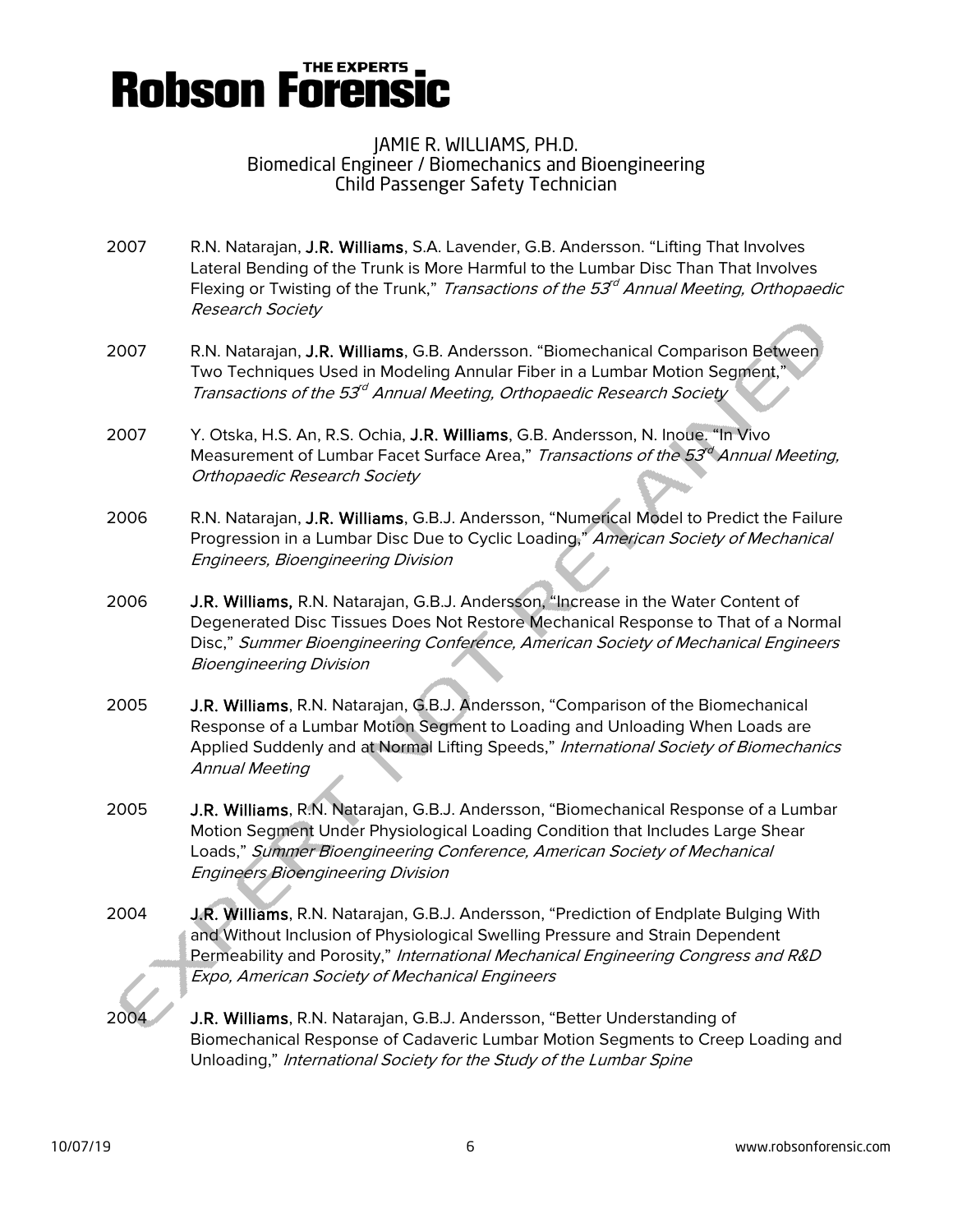## **Robson Forensic**

### JAMIE R. WILLIAMS, PH.D. Biomedical Engineer / Biomechanics and Bioengineering Child Passenger Safety Technician

- 2003 J.R. Williams, R.N. Natarajan, G.B.J. Andersson, "Effect of Regional Variations in Material Properties of the Disc on Circadian Variation in Stature," Conference Proceedings,  $27<sup>th</sup>$  Annual Meeting of the American Society of Biomechanics
- 2003 J.R. Williams, R.N. Natarajan, G.B.J. Andersson, "Numerical Investigation of Circadian Variation in Stature," Proceedings of the Summer Bioengineering Conference, Bioengineering Division of the American Society of Mechanical Engineers
- 2003 J.R. Williams, R.N. Natarajan, G.B.J. Andersson, "Influence of Lumbar Disc Fluid Content on Axial Disc Stiffness During Creep Loading and Unloading: A Poroelastic Finite Element Study Including the Effect of Strain Dependent Permeability and Soft Tissue Swelling," International Society for the Study of the Lumbar Spine
- 2003 J.R. Williams, R.N. Natarajan, G.B.J. Andersson, "Change in Water Content has Greater Effect on Lumbar Disc Stiffness in Comparison to Change in Permeability," Transactions of the 49<sup>th</sup> Annual Meeting, Orthopaedic Research Society, February, Vol. 28
- 2002 J.R. Williams, R.N. Natarajan, G.B.J. Andersson, "Numerical Investigation of Biomechanical Response of a Lumbar Motion Segment Under Repetitive Loading Conditions," International Society for the Study of the Lumbar Spine
- 2002 J.R. Williams, R.N. Natarajan, G.B.J. Andersson, "Numerical Investigation of Circadian Variation in Stature and the Effects of Spinal Loading," Transactions of the 48th Annual Meeting, Orthopaedic Research Society, February, Vol. 27
- 2001 R.N. Natarajan, J.R. Williams, G.B.J. Andersson. "Effect of Lifting Speed on the Biomechanical Behavior of a Lumbar Spinal Motion Segment," Conference Proceedings, Twenty-Fifth Annual Meeting of the American Society of Biomechanics
- 2001 Raghu N. Natarajan, Jamie R. Williams, Gunnar B.J. Andersson. "Biomechanical Response in a Lumbar Motion Segment to Dynamic Lifting Activity," Bioengineering Conference, ASME 2001, Vol. 50
- 2001 R.N. Natarajan, J.R. Williams, G.B.J. Andersson. "Effect of Frequency of Cyclic Loading on Biomechanical Characteristics of Human Lumbar Intervertebral Joints," International Society for the Study of the Lumbar Spine, 2001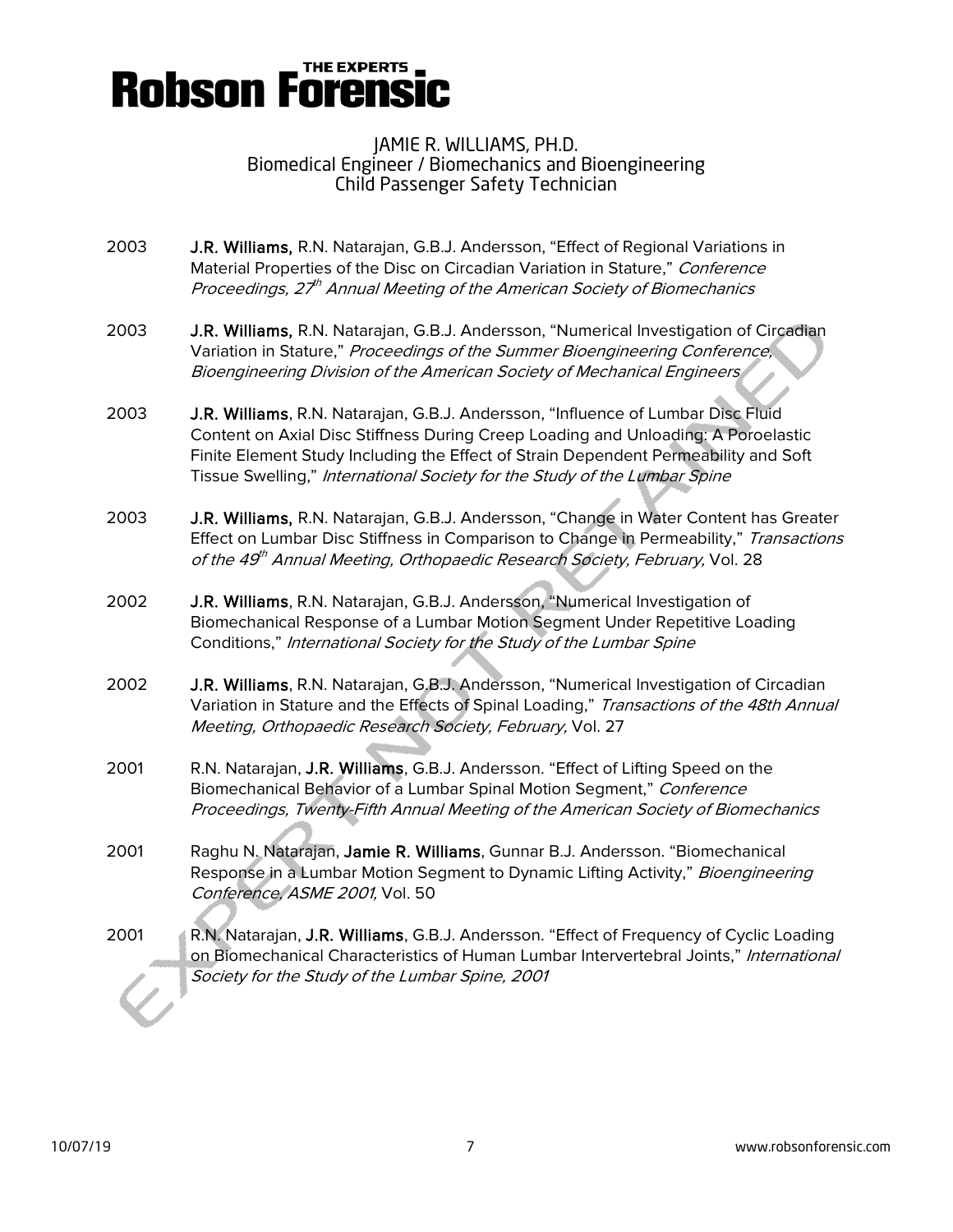

### FEDERAL AND NON-FEDERAL GRANTS RECEIVED

- 2006 to Intervertebral Disc Degeneration and Regeneration: Biomechanical and Biochemical 2011 Aspects; Project 2: Biomechanical Effects of Repetitive Loading on the Lumbar Motion Segment, Gunnar Andersson, M.D., Ph.D., Principal Investigator, Co-Investigator, National Institutes of Health
- 2006 to Intervertebral Disc Degeneration and Regeneration: Biomechanical and Biochemical 2011 Aspects; Project 1: Relationship Between Disc and Facet Degeneration and Lumbar Kinematics, Nozomu Inoue, M.D., Ph.D., Principal Investigator, Co-Investigator, National Institutes of Health
- 2001 to Intervertebral Disc Degeneration and Regeneration: Biomechanical and Biochemical 2006 Aspects; Project 2: Relationship Between Disc Injury and Repetitive Lifting (AR 48152- 02), Gunnar Andersson, M.D., Ph.D., Principal Investigator. Graduate Student, National Institutes of Health

### INDUSTRY CONTRACTS RECEIVED

- 2006 to Three-Dimensional Facet Kinematics in Healthy and Degenerated Discs in Lumbar 2007 Motion Segments, Co-Principal Investigator, Stryker
- 2006 to Endplate Microfracture Initiation of Disc Degeneration, Co-Investigator, 2007 Zimmer Spine Inc.
- 2006 to Biomechanical Comparison of C1-2 Posterior Fixation Techniques, Co- Investigator, 2007 Stryker
- 2006 to Realistic Motion and Load Input Data for Lumbar Disc Arthroplasty for the Study of 2008 Biomechanics and Wear of Artificial Discs, Co-Principal Investigator, Medtronic Sofamor Danek

## SERVICE TO A PROFESSIONAL OR GOVERNMENT ORGANIZATION

2015 to Traffic Injury Prevention, Reviewer Present

2013 to Orthopaedic Research Society, Reviewer 2014, 2018, 2019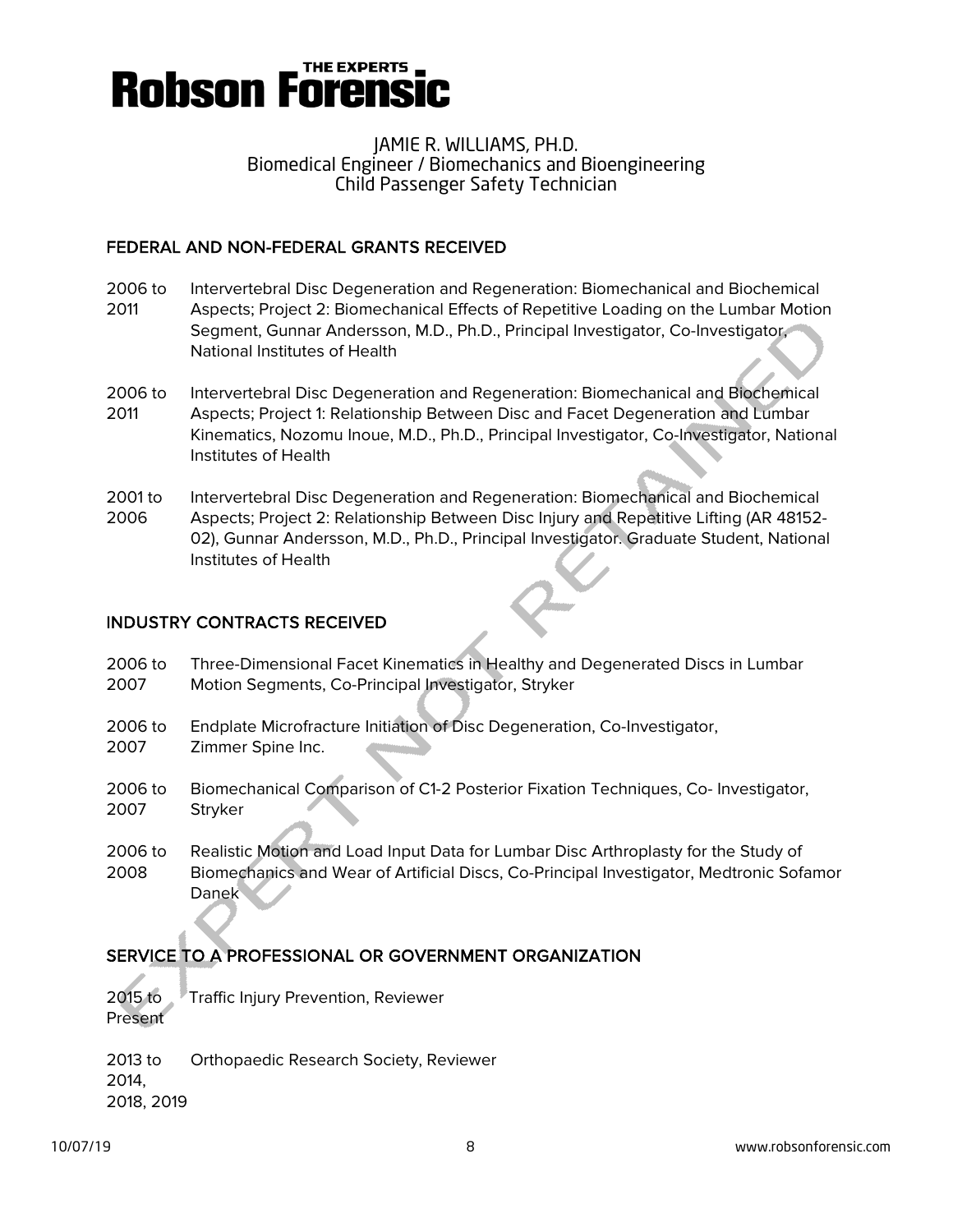

| 2013 to<br>present | Journal of Forensic Biomechanics, Reviewer                                                                                       |
|--------------------|----------------------------------------------------------------------------------------------------------------------------------|
| 2013 to<br>present | International Journal of Biomedical Engineering and Technology, Reviewer                                                         |
| 2008 to<br>present | Journal of Biomechanical Engineering, Reviewer                                                                                   |
| 2006               | Congressional Directed Medical Research Program, Peer Reviewed Military Panel<br>(Trauma), Reviewer                              |
| 2006 to<br>2007    | <b>Experimental Mechanics, Reviewer</b>                                                                                          |
| 2006               | Judge, Ph.D. Paper Competition, American Society of Mechanical Engineers,<br>Bioengineering Summer Conference, Amelia Island, FL |
| 2005               | Session Co-Chair, American Society of Mechanical Engineers, Bioengineering Summer<br>Conference, Vail, CO                        |
| 2004               | Session Co-Chair, American Society of Mechanical Engineers, IMECE Anaheim, CA                                                    |
| 2003               | Session Co-Chair, American Society of Mechanical Engineers, Bioengineering Summer<br>Conference, Key Biscayne, FL                |
| 2000               | Local Organizing Committee, American Society of Biomechanics                                                                     |

## INVITED LECTURES

2018 "Forensic Biomechanics and Accident Reconstruction of Motor Vehicle Collisions" Advanced Topics in Trauma Care Conference, Trauma and Acute Care Surgery, Penn Medicine and Lancaster General Hospital, December 2018 2018 "Introduction to Biomaterials, Materials Engineering (ENGR254) School of Science, Engineering and Health, Messiah College, December 2018 2018 "What Does Your CV/Resume Say About You? An Industry Perspective" Professional Advancement Session organized by the ORS New Investigator Mentoring Committee and the ORS Women's Leadership Forum, 2018 Annual Meeting of the Orthopaedic Research Society, March 2018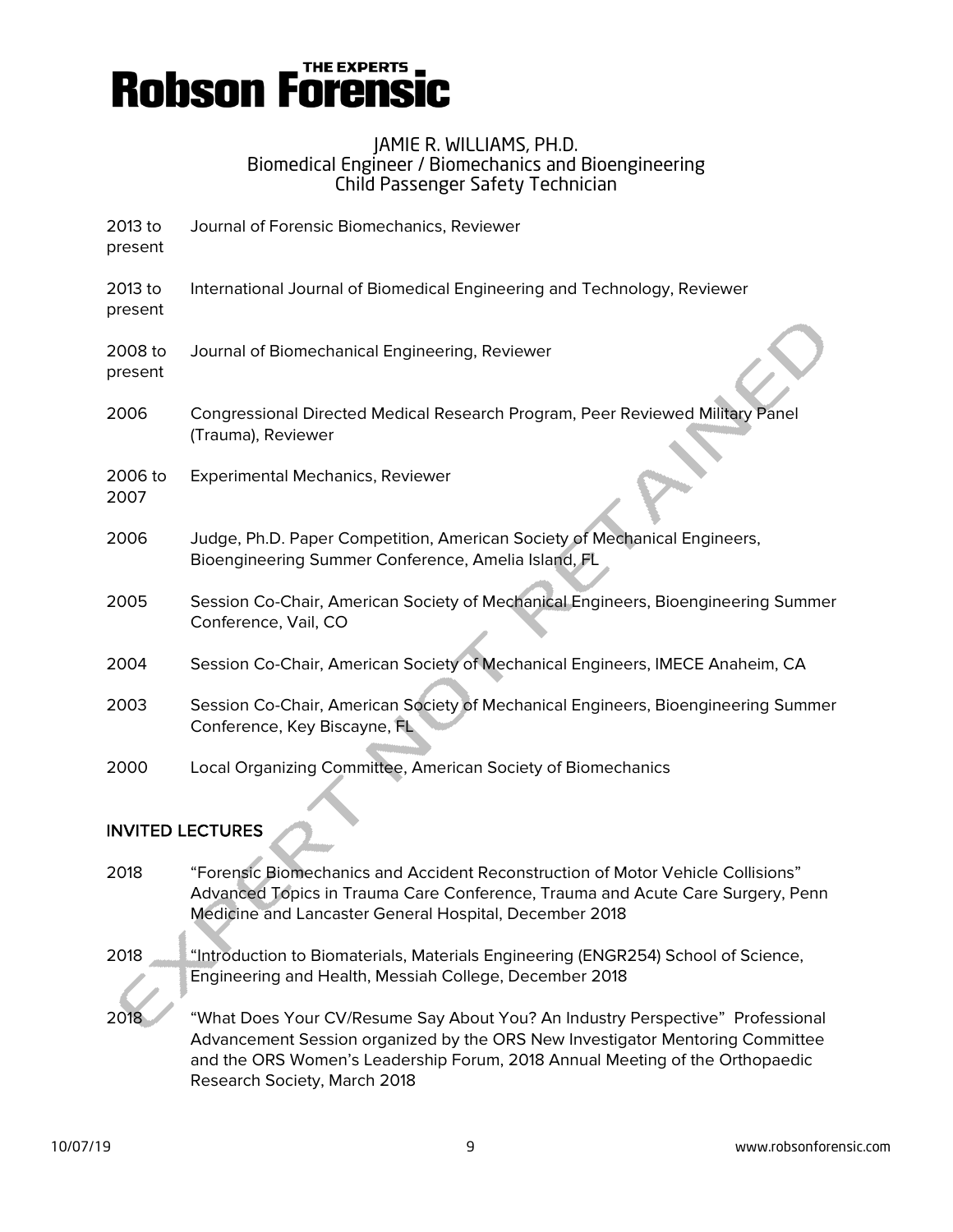## **Robson Forensi**

### JAMIE R. WILLIAMS, PH.D. Biomedical Engineer / Biomechanics and Bioengineering Child Passenger Safety Technician

- 2017 "Introduction to Biomaterials, Materials Engineering (ENGR254) School of Science, Engineering and Health, Messiah College, October 2017
- 2016 "Biomaterials Laboratory," Materials Engineering (ENGR254) School of Science, Engineering, and Health, Messiah College, February 2016
- 2015 "Introduction to Biomaterials," Materials Engineering (ENGR254) School of Science, Engineering, and Health, Messiah College, October 2015
- 2007 "A Multi-Dimensional, Multi-Disciplinary Approach to Biomaterials Science, Getting To Phase I: Preclinical Trials," Society for Biomaterials 2007 Annual Meeting and Exposition, April 2007
- 2006 "Finite Element Modeling of the Lumbar Spine: A Poroelastic Model Based on Mechanical and Biochemical Parameters" Japanese Orthopaedic Association, Visiting Fellows, March 2006
- 2006 "Application of Finite Element Analysis to Spine Biomechanics" Spine Biomechanics (BioE 515), Department of Bioengineering, University of Illinois at Chicago, March 2006
- 2005 "Introduction to Experimental Methods Used in Biomechanics Testing Laboratory" Spine Biomechanics (BioE 515), Department of Bioengineering, University of Illinois at Chicago, Chicago, Illinois, November 2005
- 2005 "Introduction to Finite Element Analysis" Spine Biomechanics (BioE 515), Department of Bioengineering, University of Illinois at Chicago, Chicago, Illinois, October 2005
- 2005 "Recent Advancements in Spine Biomechanics Research" Antioch Rotary Club, Antioch, Illinois, May 2005
- 2003 "Biomechanical Behavior of the Intervertebral Disc: A Numerical Model Using Mechanically and Biologically Driven Parameters" Midwest Connective Tissue Workshop, Rush University Medical Center, Chicago, Illinois, November 2003
- 2002 "Numerical Investigation of Biomechanical Response of a Lumbar Motion Segment Under Repetitive Loading Conditions" Department of Orthopedic Surgery, Rush-Presbyterian-St. Luke's Medical Center, Chicago, Illinois April 2002
- 2002 "Biomechanical Response of a Lumbar Motion Segment Under Repetitive Loading Conditions: A Finite Element Study" Biomechanics Lab, Legacy Clinical Research and Technology Center, Portland, Oregon March 2002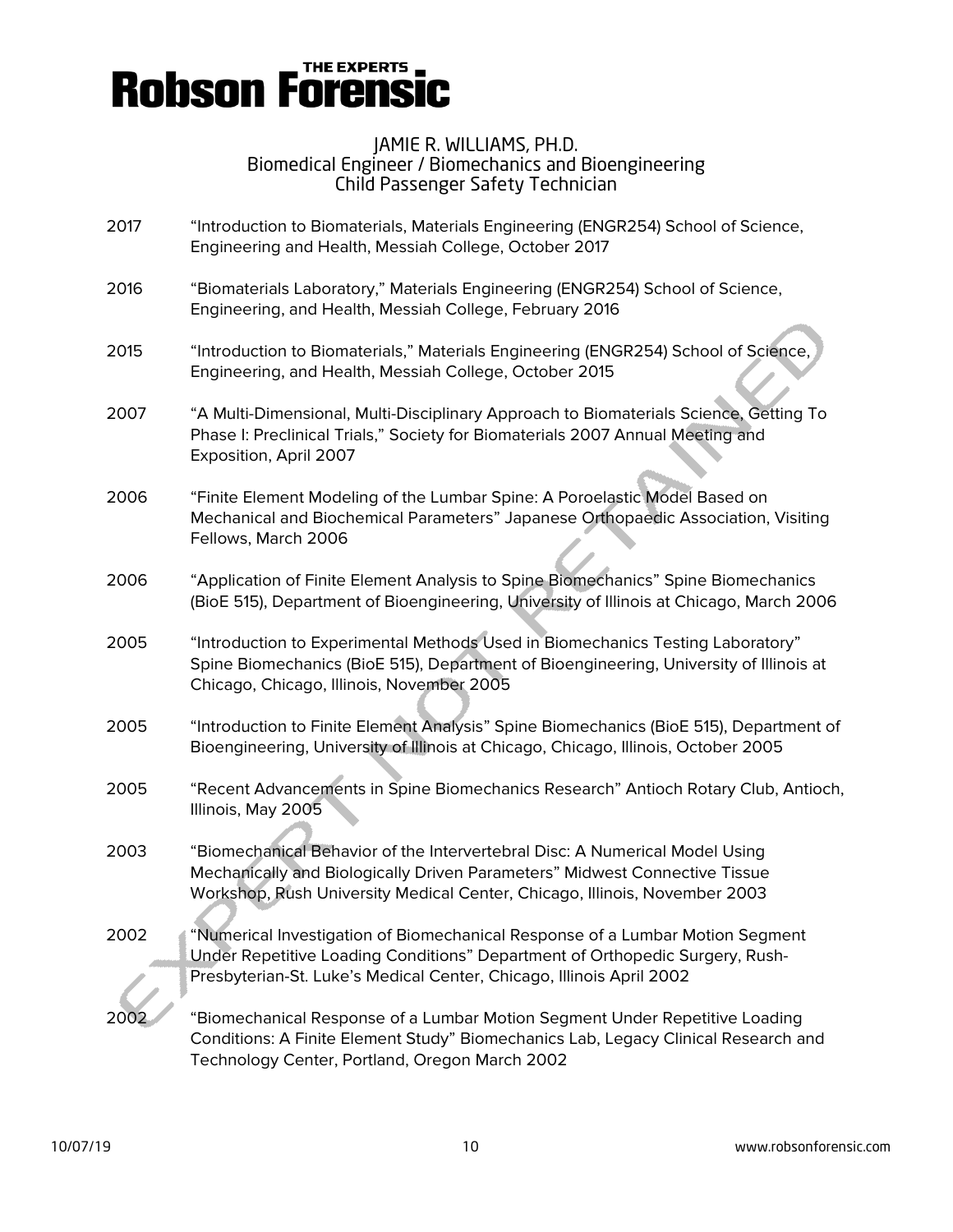

2001 "Dynamic Response of a Lumbar Motions Segment to Cyclic Loading", Department of Orthopedic Surgery, Rush-Presbyterian-St. Luke's Medical Center, Chicago, Illinois April 2001

#### **HONORS**

| 2002            | University of Illinois at Chicago: 2 <sup>nd</sup> Place Sigma Xi Graduate Research Forum                |
|-----------------|----------------------------------------------------------------------------------------------------------|
| 2001            | University of Illinois at Chicago Student Travel Award                                                   |
| 2000            | Who's Who among America's College and Universities                                                       |
| 1999            | Rush-Presbyterian-St. Luke's Medical Center: Thomas Andriacchi Endowment<br><b>Scholarship Recipient</b> |
| 1999            | University of Iowa: College of Engineering Outstanding Graduating Senior Award                           |
| 1995 to<br>1999 | Clara Abbott Foundation Educational Scholarship, Abbott Laboratories                                     |

#### **TEACHING**

| 2018    | Engineering Dynamics (ENGR 232), Department of Engineering, Messiah College<br>School of Science, Engineering and Health   |
|---------|----------------------------------------------------------------------------------------------------------------------------|
| 2017    | Medical Product Design (ENGR 410), Department of Engineering, Messiah College<br>School of Science, Engineering and Health |
| 2017    | Engineering Dynamics (ENGR 232), Department of Engineering, Messiah College<br>School of Science, Engineering and Health   |
| 2017 to | Integrated Project Course (ENGR 489), Department of Engineering, Messiah College                                           |
| present | School of Science, Engineering and Health                                                                                  |
| 2016    | Mechanics of Materials (ENGR 333), Department of Engineering, Messiah College<br>School of Science, Engineering and Health |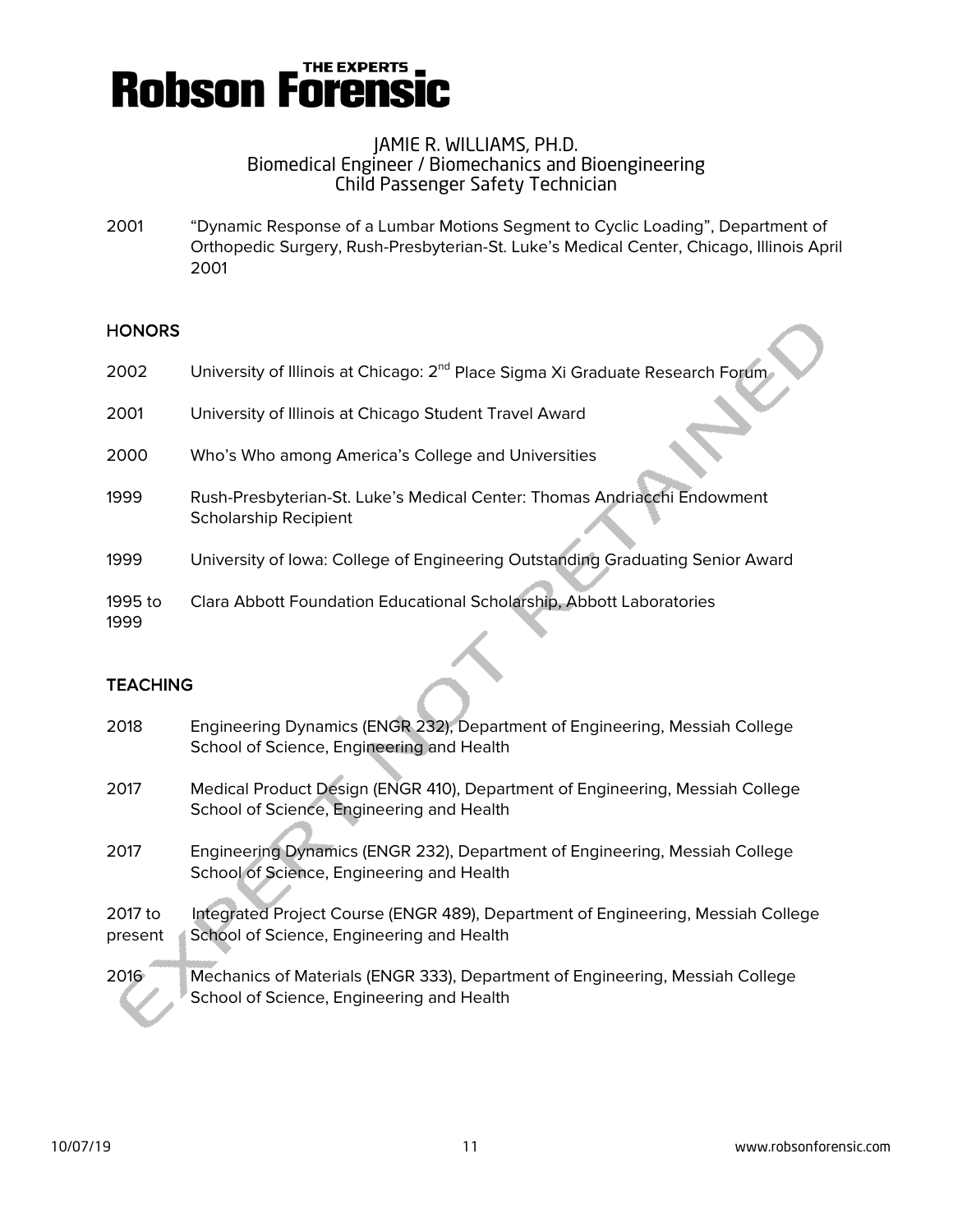

- 2015 Biomedical Engineering Design (ENGR 410), Department of Engineering, Messiah College School of Science, Engineering and Health
- 2014 Mechanics of Materials (ENGR 333), Department of Engineering, Messiah College School of Science, Engineering and Health
- 2006 Soft Tissue Biomechanics (BioE 494), Department of Bioengineering, University of Illinois at Chicago, Developed course for undergraduate and graduate bioengineering students

#### RESEARCH AND THESIS ADVISING

| 2019 to<br>present | Messiah College, The Collaboratory for Strategic Partnerships and Applied Research<br>and the School of Science, Engineering and Health, Rapid Orthotics for CURE Kenya,<br><b>Project Manager</b>                                                |
|--------------------|---------------------------------------------------------------------------------------------------------------------------------------------------------------------------------------------------------------------------------------------------|
| 2017 to<br>Present | Messiah College, The Collaboratory for Strategic Partnerships and Applied Research<br>and the School of Science, Engineering and Health, Cunningham Clubfoot Brace,<br>Project Review Committee                                                   |
| 2017 to<br>Present | Messiah College, The Collaboratory for Strategic Partnerships and Applied Research<br>and the School of Science, Engineering and Health, Muscle Activated Prosthetic,<br><b>Project Review Committee</b>                                          |
| 2017 to<br>2019    | Messiah College, The Collaboratory for Strategic Partnerships and Applied Research<br>and the School of Science, Engineering and Health, Rapid Orthotics for CURE Kenya,<br><b>Project Review Committee</b>                                       |
| 2015 to<br>2017    | Carrie O'Donel, Villanova University, Masters in Mechanical Engineering Thesis:<br>The Effects of Rear Facing Child Restraint System Design and Installation Method on<br>Head and Neck Injury Severity in Infants Involved in Rear End Collision |
| 2016 to<br>present | Messiah College, The Collaboratory for Strategic Partnerships and Applied Research<br>and the School of Science, Engineering and Health, Prosthetic Knee for Burkina Faso,<br>Project Manager                                                     |
| 2015 to<br>present | Messiah College, The Collaboratory for Strategic Partnerships and Applied Research<br>and the School of Science, Engineering and Health, 3D-printed Prosthetic Hands for<br><b>Kids</b>                                                           |